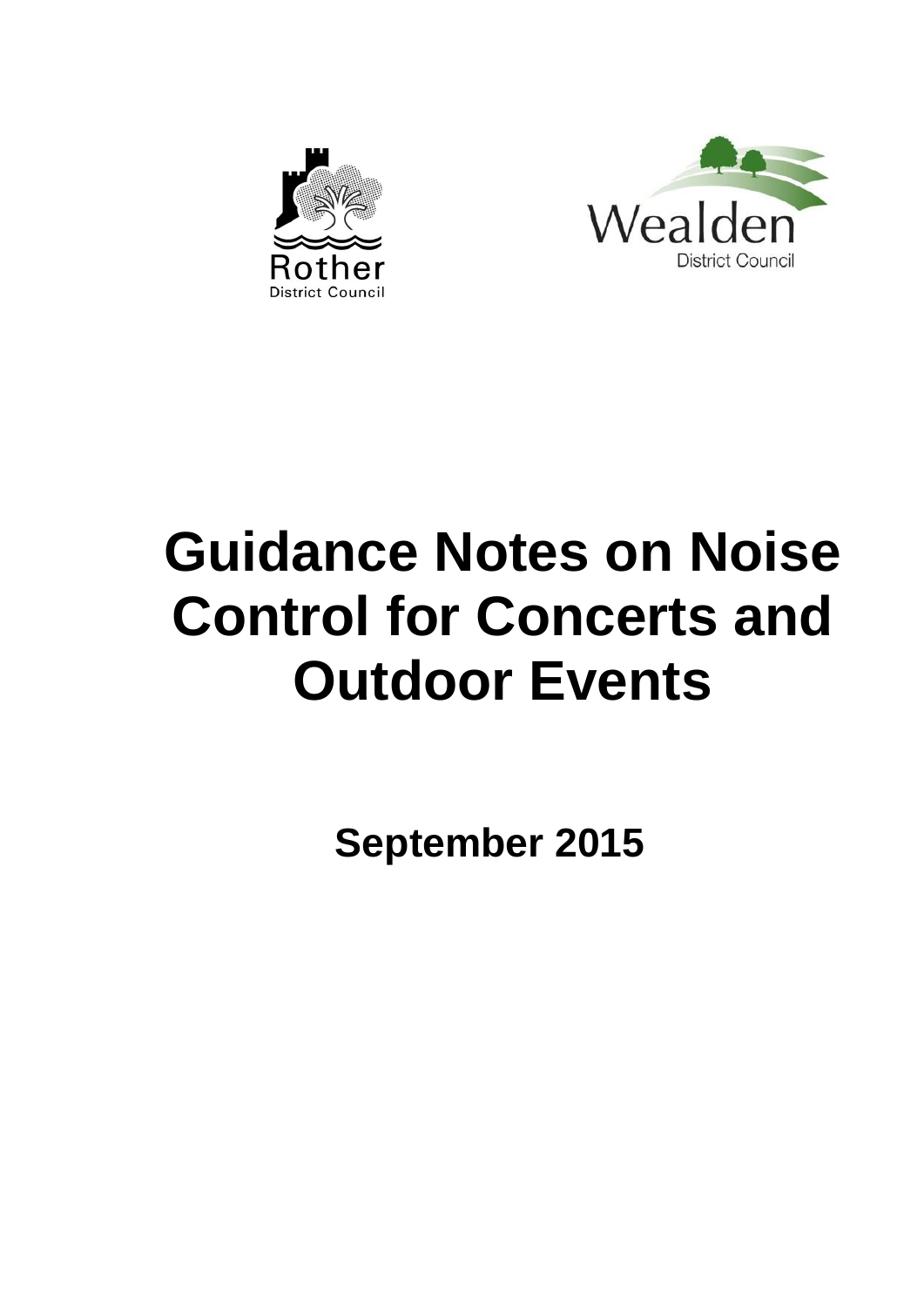## **Introduction**

1. These Guidance Notes have been produced to assist the organisers of concerts and similar open air events in making their entertainment run smoothly for the benefit of those attending whilst ensuring unreasonable disturbance is not caused to local residents.

## **Licensing Act 2003**

2. The premises or site will either have a Premises Licence or a Temporary Event Notice issued under the Licensing Act 2003. Temporary Event notices will only apply to events for less then 500 people.

If a new Premises Licence application is submitted, which includes the provisions to hold outdoor events, it is likely the Pollution Control team will request that some or all of the following conditions be attached to the licence as they are considered the minimum requirements for controlling noise for this type of entertainment:

- a. The Premises Licence Holder shall notify the Licensing Authority and Environmental Protection team of the selected date for any concert or event at least three months in advance of the event.
- b. Each concert or event shall be subject to an individual noise risk assessment. The assessment shall be submitted to the Pollution Control Team at least eight weeks in advance of the event. No event shall take place unless the assessment has received written approval by the eam, at least four weeks prior to the event.
- c. At least three months before the concert or event the Premises Licence Holder will invite licensing officers and representatives of the relevant responsible authorities to discuss the concert or event.
- d. Residents in the immediate vicinity shall be notified one month in advance by means of a suitable leaflet giving the date and times of the concert or event and a telephone number and contact person to whom complaints can be referred.

The Responsible Authority for Environmental Health (Environmental Protection) may also request other noise conditions be added to the licence. This may include controls on the hours of operation, limits on the music levels and requirements on the size and set up of equipment.

3. It is an offence not to comply with the conditions on the Premises Licence. You will need to check the conditions on the Licence for the premises or site and ensure they are complied with at all times during the event.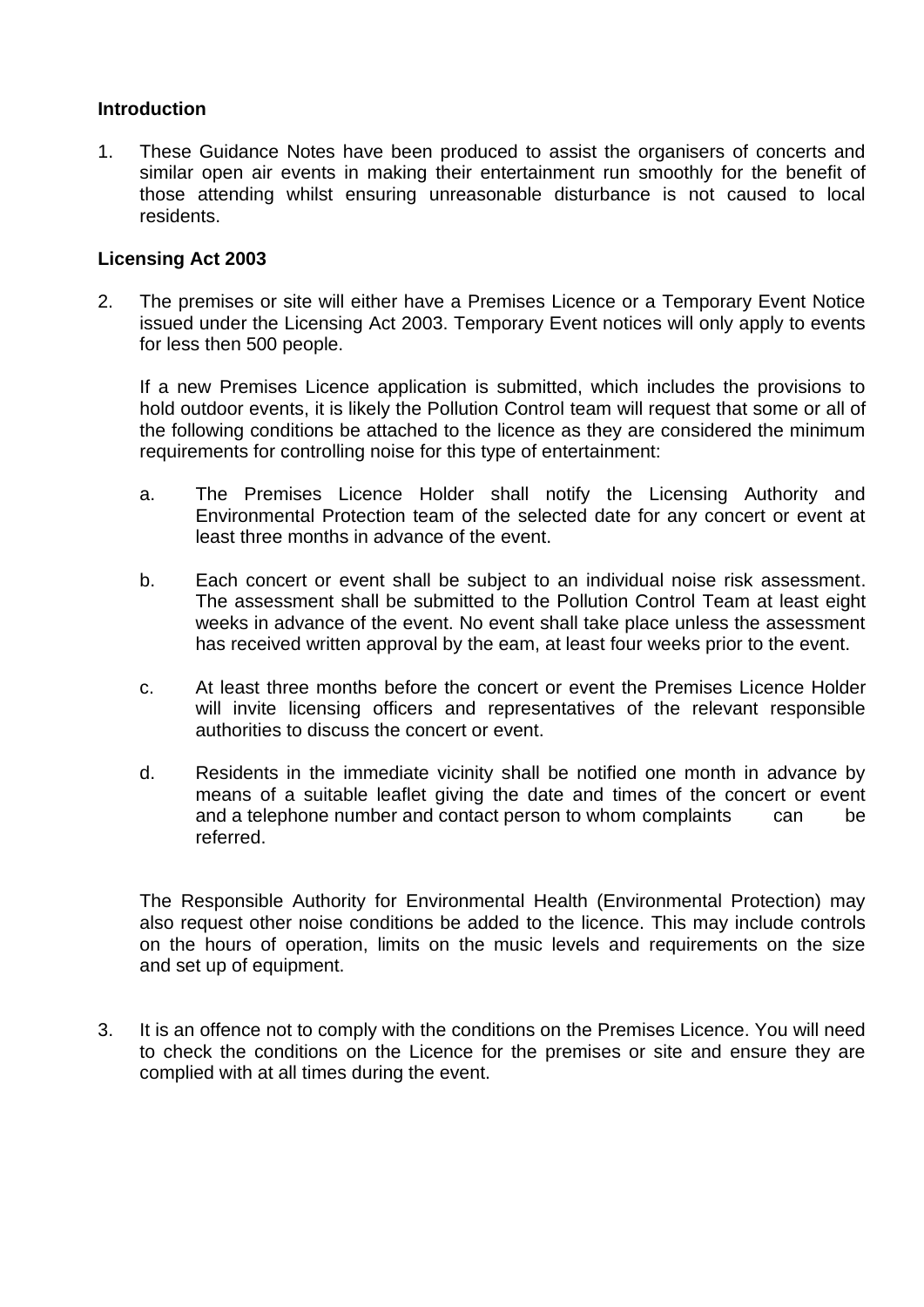# **Liaison with Environmental Health**

- 4. The Pollution Control team expects the following list of requirements to be completed, within the given time scales, before any outdoor event takes place.
- 5. Some may be included as formal conditions on a Premises Licence and therefore must be adhered to before an event can take place.
- 6. For events taking place under a Temporary Event Notice, it will still be considered good practice to consider the requirements and return the necessary documents before the event takes place. This will help to identify any potential noise problems and may avoid the need for formal action at a later stage.
- 7. It is suggested that the attached application form is used to provide the necessary information.
- 8. The Premises Licence Holder/Event Organiser should inform the Environmental Health Department of the date of the concert or event as soon as possible (this should be a minimum of three months before the event).
- 9. A schedule of events listing the times of the bands, DJ's and any other music, including the location within the premises or site, and the type of music etc. should be provided to the Environmental Protection team as soon as reasonably possible (see attached Noise Risk Assessment form).
- 10. A plan of the premises or site, to a scale of 1:500 (or a scale which shows all locations were music will be played), marked with the locations and dimensions of the stages, marquees, generators and other temporary structures to be used during the event, should also be provided.
- 11. The Officers from the department are ready to discuss with organisers the nature and location of entertainment of the event at as early a stage as possible, with the aim of helping the Organisers to promote a successful and safe concert or event that does not disturb residents.
- 12. At least three months before the concert or event the Premises Licence Holder (or organisers) will invite licensing officers and representatives of the relevant responsible authorities to discuss the event (see paragraph 2c above).

# **Public Relations**

- 13. This is perhaps one of the most effective ways in which organisers can ensure that things run smoothly and that complaints are minimised.
- 14. A brief note should be delivered to noise sensitive premises around the site, telling residents when and where the concert or event is to take place, asking for their tolerance, advising of the precautions being taken against disturbance and giving a telephone number where someone responsible can be contacted in case of problems (see paragraph 2d above)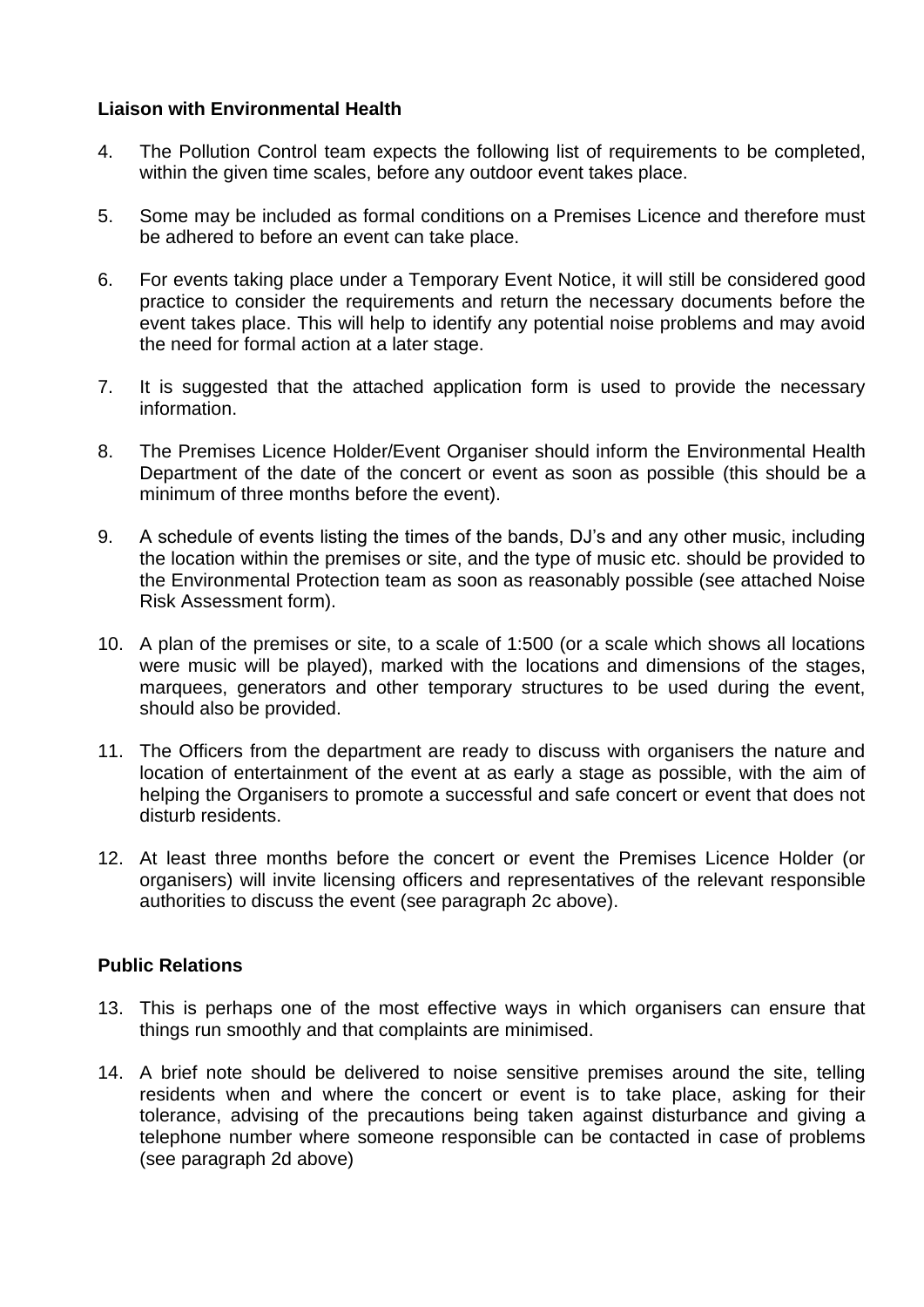- 15. Experience has shown that where people are aware of what is to take place and how to contact someone if there are any difficulties than very few people feel the need to make an official complaint
- 16. Your risk assessment should identify the noise sensitive locations, and it is important to take appropriate precautions to minimise disturbance in these areas.

## **Fireworks**

17. Fireworks or other noisy aerial displays must not occur after 2300 hours as required by the Firework Regulations 2004. To minimise disturbance to local residents around the premises or site displays should be as short as possible, with the minimum use of loud explosive fireworks.

#### **Bands and live music**

- 18. The amplification of most bands consists of amplifiers and speakers for the instruments and vocalists. The sound is mixed and balanced by a Sound Engineer at a sound desk prior to the performance. The use of noise limiters/compressors are advised for the main stage as this sets a maximum volume for the music. It is also important to set maximum levels for the low frequency levels (bass) as these cause the most disturbance to local residents. Seek advice from the sound engineer you employ.
- 19. In order that the performers can be aware of the sound around them, a "backline" of speakers is positioned on stage. This is not controlled by the sound desk and it is essential, therefore, that the Sound Engineer is made fully aware of the necessary restrictions on sound levels and so is in a position to set up the backline to enable full control to be exercised during the performance. Organisers should satisfy themselves that the levels are set accordingly. This is especially important, since when the performance is taking place the sound desk will be in control of only about 15-20% of the total volume of sound produced.
- 20. One of the most frequently encountered problems is that an unnecessarily large amount of sound equipment is provided, which makes effective control very difficult. The output of the sound system(s) should be suitable for the size of the event, and as a general rule it should be calculated on the basis of 1KW per 100 people in the audience expected.
- 21. It is important that bands booked to appear should be aware of the need to be sensitive to potential noise problems and should accept restrictions that may be imposed. In some cases verbal assurances have been proven quite inadequate and organisers are strongly advised to include suitable clauses in contracts so as to ensure that they retain effective control over sound levels.
- 22. An advantage of using a single production company to run a particular stage is that the sound engineer may be the same for all bands and this makes liaison much more straightforward.
- 23. Where more than one entertainment venue is proposed they should be spread throughout the premises or site. Simultaneous performances should be held at different places as to minimise the likelihood of large crowds being drawn to one place. It will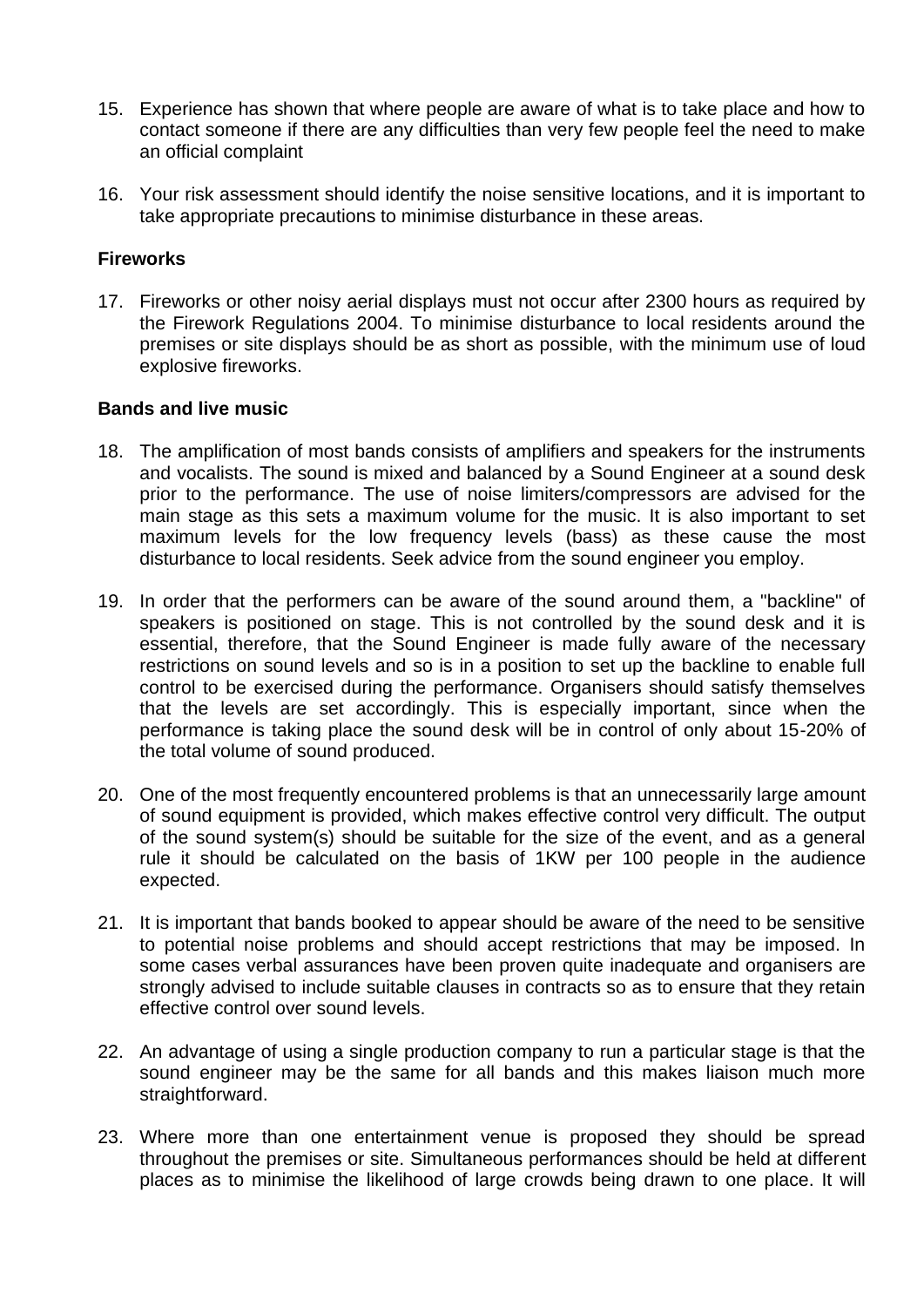also avoid music from one sound system interfering with another and possibly of noise levels being increased as a result. There should be a conscious effort to use quieter entertainment at the end of the concert event. Sensitive sites should be for nonamplified music and only early in the programme.

24. It is always difficult to keep the programme running to schedule. Bands take longer than expected to set up or fail to arrive on time and slippage frequently takes place. Organisers should make sure that sufficient change over time is allowed between bands.

#### **Sound Systems**

- 25. Employ a sound system whenever possible that uses circuit speakers (i.e., a range of relatively low powered speakers sited around the premises or site marquee rather than one with a bank of speakers either side of the stage to force sound out over the whole audience). Ensure that the sound engineer strictly controls the low frequency levels of the music, as this causes the most disturbance to local residents.
- 26. Ensure, when booking a sound engineer that they fully understand the need to work within restrictions imposed and is prepared to accept direction from the Premises Licence Holder, Organiser, or Responsible Authority regarding sound levels. You are recommended to draw up a suitable contract giving the Premises Licence Holder, Organiser, or Responsible Authority full control over the location of speakers and sound levels.

#### **Noise Risk Assessment**

- 27. A Noise Risk Assessment is expected for all concerts and similar outdoor events.
- 28. Organisers will need to demonstrate in the assessment that the location of all external stages and marquees where music is to be played has been planned so as to minimise their impact on the noise sensitive premises identified.
- 29. Organisers will need to demonstrate in the Noise Risk Assessment that the programme of events for stages and marquees where music is to be played has been planned so as to minimise the impact on the noise sensitive premises identified.
- 30. Any measures to mitigate the noise levels from the music sources must also be considered in the Noise Risk Assessment for example the use of delay or circuit speakers, and compressors or limiters on the sound system.
- 31. The attached Noise Risk Assessment form must be completed and submitted as part of the application. It is suggested that the form is completed in consultation with the sound company supplying the equipment.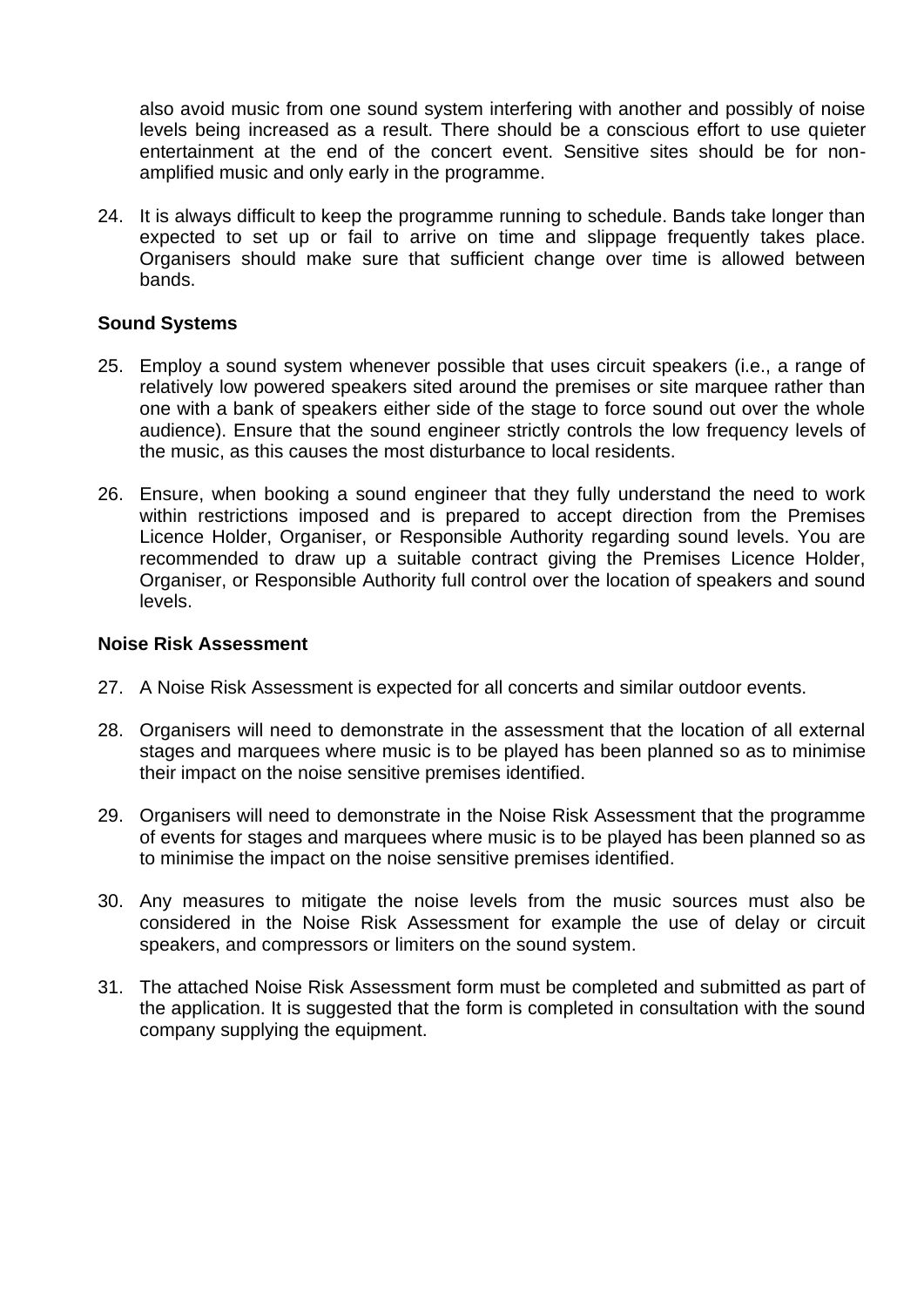# **Monitoring**

- 32. Officers from the Responsible Authority for Environmental Health may monitor such events. They should receive co-operation from the Premises Licence Holder or Organisers in charge of the entertainment when carrying out monitoring inspections. They may monitor the event to ensure that no unreasonable disturbance is being caused, no public or statutory nuisance is being created and the conditions on the Premises Licence are being complied with.
- 33. A Premise Licence Holder or a member of the organisers or a designated person shall be responsible for monitoring the noise level/and any noise complaints received regarding the event. The noise level should be monitored throughout the duration of the event and any advice/or instruction given by the Environmental Health Officer shall be complied with.
- 34. An inspection may be made before the start of the concert or event to check on the general organisation and layout, with further inspections during the course of the event will be carried out during the course of the event. An Officer(s) may request a reduction in sound levels if they are satisfied that it is necessary for compliance with the noise conditions set preventing unreasonable disturbance. The propagation of sound is frequently complex and may be affected by atmospheric conditions. There are occasions when sound levels (especially low frequency music) appear to be relatively low close to the source but are still intrusive some considerable distance away.
- 35. Organisers should not rely solely on the Environmental Health Officers to advise them of noise problems. When possible the organisers should monitor noise levels at noise sensitive premises around the premises or site to assess whether noise is likely to be disturbing.

## **Fairground Rides, Bouncing Castles etc.**

- 36. Fairground rides must not be sited in noise sensitive areas and sirens and loud music must be controlled to a level agreed with the Responsible Authority for Environmental Health.
- 37. All diesel generators/plant must be sited wherever possible away from noise sensitive areas or be sound proofed to the satisfaction of the Responsible Authority for Environmental Health.

## **Food Safety**

38. If food traders will be on the premises or site you must check they are registered with a Food Safety Authority and have a FHRS of 3 or more, at the last inspection. Check

<http://ratings.food.gov.uk/enhanced-search/en-GB/Eat%20Fresh%20Catering/%5E/Relevance/0/%5E/%5E/1/1/10>

Acknowledgement: This guidance document has been based largely on information provided in the document 'Code of Practice and Guidance Notes on Noise Control for Concerts and Similar Outdoor Events' by Oxford City Council.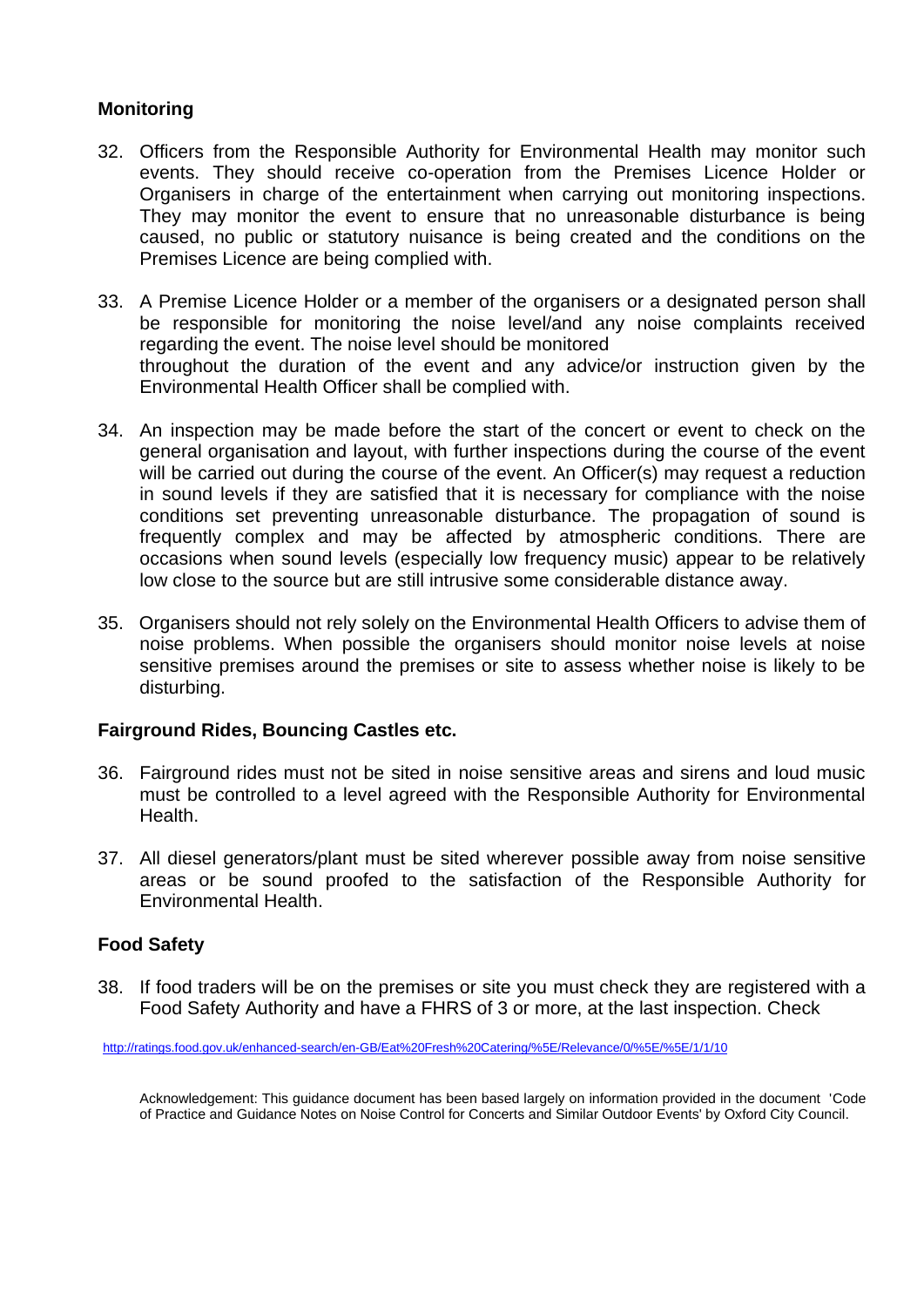# **Application for an Event (Information Required by Pollution Control Team)**

| 1. Name and Address of premises/site |
|--------------------------------------|
|                                      |
|                                      |
|                                      |

4. Names, Duties and Telephone Numbers of the Premises Licence Holder/Organiser.

| <b>Name</b> | <b>Duties</b> | <b>Tel Number</b> |
|-------------|---------------|-------------------|
|             |               |                   |
|             |               |                   |
|             |               |                   |
|             |               |                   |
|             |               |                   |
|             |               |                   |
|             |               |                   |

(Please ensure that the person responsible for the control of noise during the event is identified. Contact details of the person responsible for Health & Safety is also required)

5. Name : Premises Licence Holder/Organisers in charge of the event.

…………………………………………………………………………………………………

6. Plan of the premises/site to a scale of 1:500 attached: Yes/No

(plan to show the locations of all music areas/fairground rides and dimensions of marquees and other temporary structures to be used during the event)

| 7. Details of the Sound Engineer or Production Company to be Employed |  |
|-----------------------------------------------------------------------|--|
|                                                                       |  |
|                                                                       |  |
|                                                                       |  |

8. Has the attached Noise Risk Assessment form been completed: Yes/No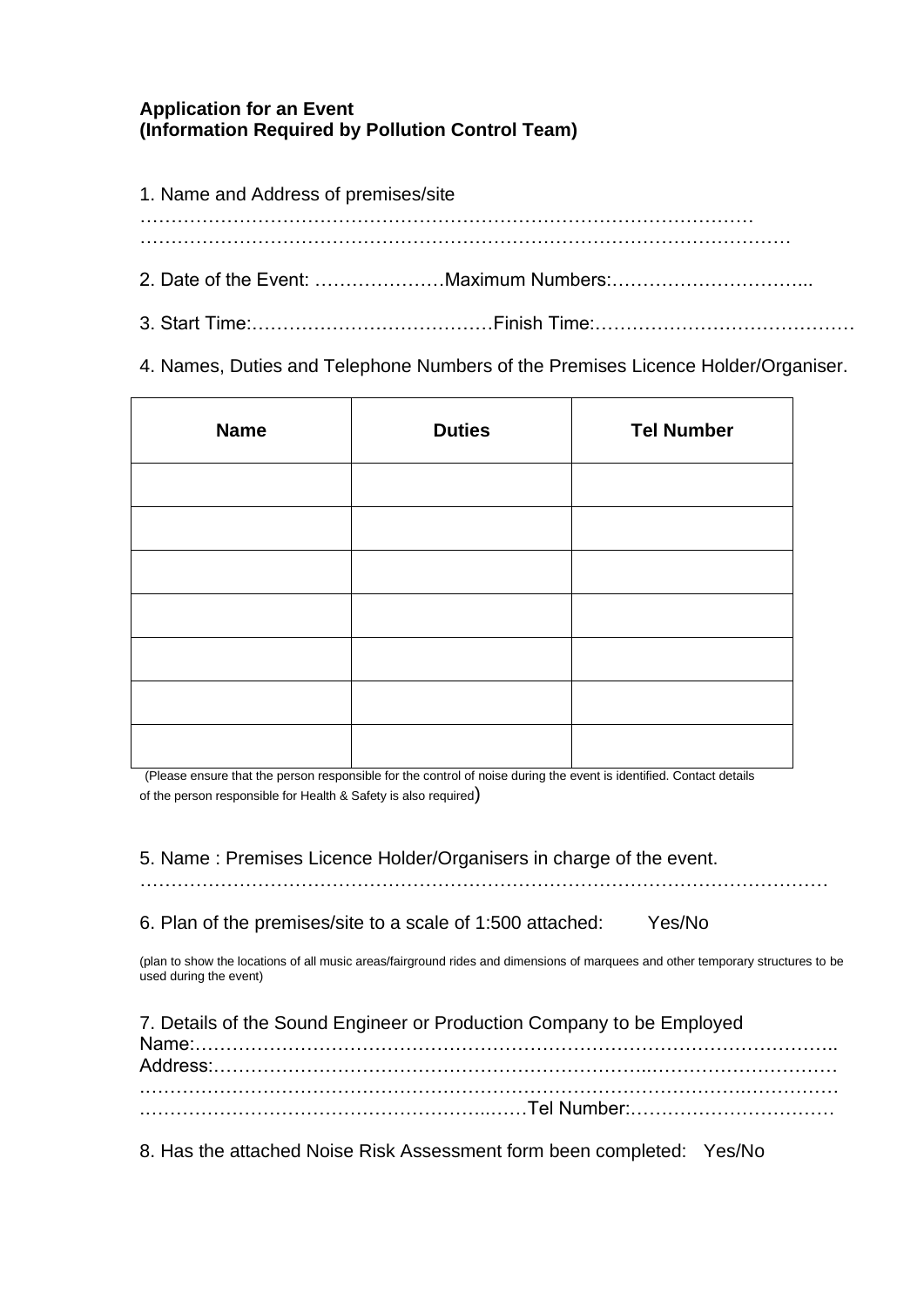## **Noise Risk Assessment Form**

(Separate form to be completed for each noise source)

Name of premises/site……………………………………………….…

Location of the Sound System(s):……………………………………………………………….….…………………

Expected Audience

Capacity:……………………………...………………………………………

Entertainment to be provided e.g. band or sound system:….………………………………… (Attach a full itinerary including times)

Noise sensitive premises that may be affected

| <b>Address</b> | <b>Distance from</b><br>Source (m) |
|----------------|------------------------------------|
|                |                                    |
|                |                                    |
|                |                                    |
|                |                                    |
|                |                                    |
|                |                                    |
|                |                                    |
|                |                                    |

(Continue on separate sheet if necessary)

Type and size of the sound system (include details of how calculated):

……………………………………………………………………………………………………… ……………………………………………………………………………………………………… ………………………………………………………………………………………………………

Sound system set up (e.g. number and position of delay / circuit speakers, compressors / limiters etc.):

……………………………………………………………………………………………………… ……………………………………………………………………………………………………… ……………………………………………………………………………………………………… ………………………………………………………………………………………………………